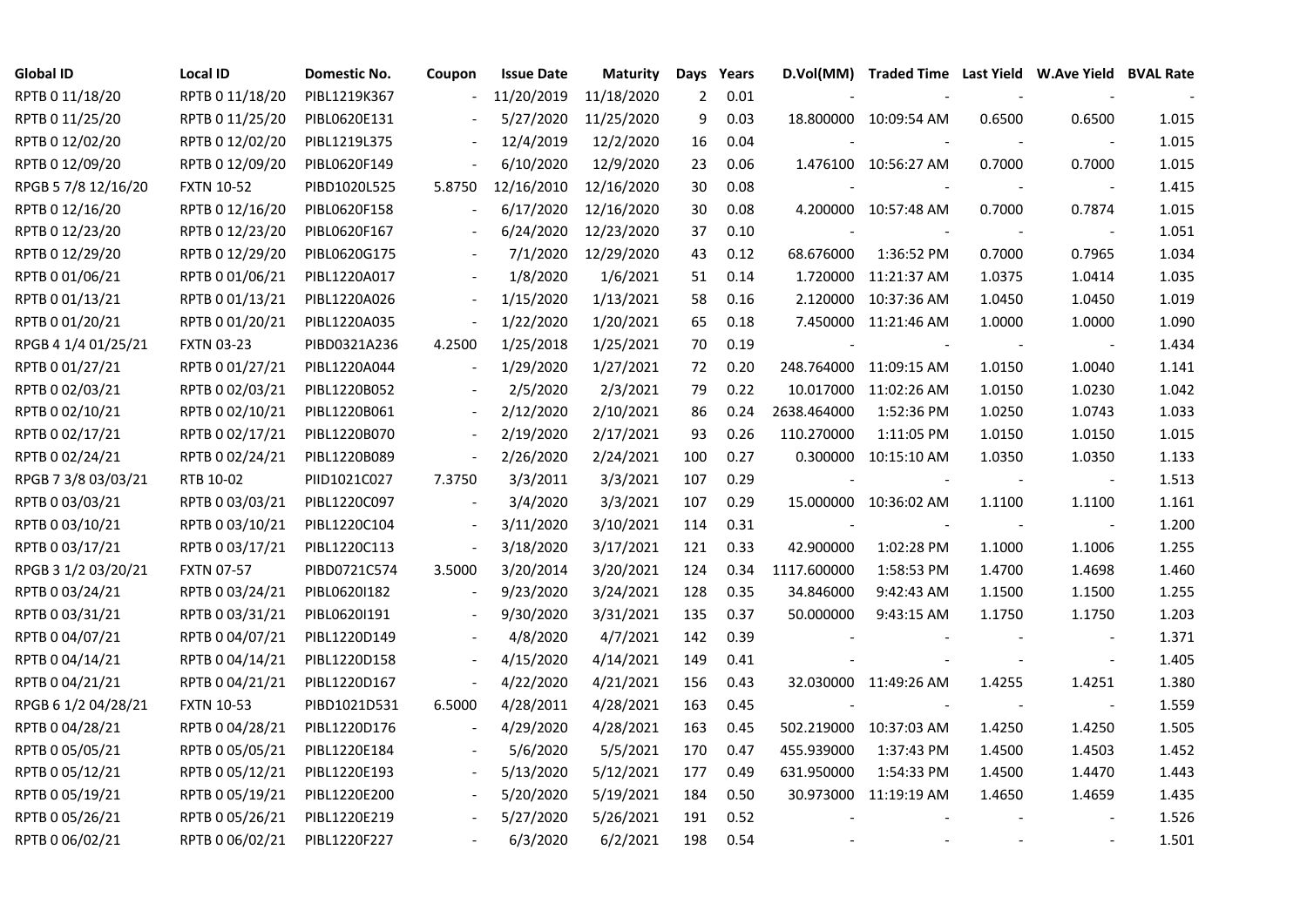| <b>Global ID</b>     | <b>Local ID</b>   | Domestic No. | Coupon                   | <b>Issue Date</b> | <b>Maturity</b> |     | Days Years |             | D.Vol(MM) Traded Time Last Yield W.Ave Yield BVAL Rate |        |                          |       |
|----------------------|-------------------|--------------|--------------------------|-------------------|-----------------|-----|------------|-------------|--------------------------------------------------------|--------|--------------------------|-------|
| RPTB 0 06/09/21      | RPTB 0 06/09/21   | PIBL1220F236 |                          | 6/10/2020         | 6/9/2021        | 205 | 0.56       |             |                                                        |        |                          | 1.577 |
| RPGB 4 7/8 06/13/21  | RTB 03-09         | PIID0321F092 | 4.8750                   | 6/13/2018         | 6/13/2021       | 209 | 0.57       | 3.000000    | 1:15:44 PM                                             | 1.6500 | 1.6833                   | 1.631 |
| RPTB 0 06/16/21      | RPTB 0 06/16/21   | PIBL1220F245 |                          | 6/17/2020         | 6/16/2021       | 212 | 0.58       |             |                                                        |        |                          | 1.529 |
| RPTB 0 06/23/21      | RPTB 0 06/23/21   | PIBL1220F254 | $\overline{\phantom{a}}$ | 6/24/2020         | 6/23/2021       | 219 | 0.60       | 4.026000    | 1:12:35 PM                                             | 1.5500 | 1.5686                   | 1.557 |
| RPTB 0 06/30/21      | RPTB 0 06/30/21   | PIBL1220G262 |                          | 7/1/2020          | 6/30/2021       | 226 | 0.62       |             |                                                        |        |                          | 1.575 |
| RPTB 0 07/07/21      | RPTB 0 07/07/21   | PIBL1220G271 |                          | 7/8/2020          | 7/7/2021        | 233 | 0.64       |             |                                                        |        | $\overline{\phantom{a}}$ | 1.575 |
| RPTB 0 07/14/21      | RPTB 007/14/21    | PIBL1220G280 |                          | 7/15/2020         | 7/14/2021       | 240 | 0.66       |             |                                                        |        |                          | 1.588 |
| RPTB 0 07/21/21      | RPTB 0 07/21/21   | PIBL1220G299 |                          | 7/22/2020         | 7/21/2021       | 247 | 0.68       |             |                                                        |        | $\blacksquare$           | 1.602 |
| RPTB 0 07/28/21      | RPTB 0 07/28/21   | PIBL1220G306 |                          | 7/29/2020         | 7/28/2021       | 254 | 0.70       |             |                                                        |        |                          | 1.617 |
| RPTB 0 08/04/21      | RPTB 0 08/04/21   | PIBL1220H314 |                          | 8/5/2020          | 8/4/2021        | 261 | 0.72       |             |                                                        |        |                          | 1.650 |
| RPTB 0 08/11/21      | RPTB 0 08/11/21   | PIBL1220H323 |                          | 8/12/2020         | 8/11/2021       | 268 | 0.73       |             |                                                        |        |                          | 1.659 |
| RPTB 0 08/18/21      | RPTB 0 08/18/21   | PIBL1220H332 |                          | 8/19/2020         | 8/18/2021       | 275 | 0.75       |             |                                                        |        | $\blacksquare$           | 1.706 |
| RPTB 0 08/25/21      | RPTB 0 08/25/21   | PIBL1220H341 |                          | 8/26/2020         | 8/25/2021       | 282 | 0.77       | 1.500000    | 9:54:19 AM                                             | 1.6000 | 1.6233                   | 1.667 |
| RPTB 0 09/01/21      | RPTB 0 09/01/21   | PIBL1220I359 |                          | 9/2/2020          | 9/1/2021        | 289 | 0.79       |             |                                                        |        |                          | 1.680 |
| RPTB 0 09/08/21      | RPTB 0 09/08/21   | PIBL1220I368 |                          | 9/9/2020          | 9/8/2021        | 296 | 0.81       |             |                                                        |        |                          | 1.689 |
| RPTB 0 09/22/21      | RPTB 0 09/22/21   | PIBL1220I386 |                          | 9/23/2020         | 9/22/2021       | 310 | 0.85       |             | 1.210000 11:40:43 AM                                   | 1.7000 | 1.7000                   | 1.740 |
| RPTB 0 09/29/21      | RPTB 0 09/29/21   | PIBL1220I395 | $\overline{\phantom{a}}$ | 9/30/2020         | 9/29/2021       | 317 | 0.87       |             | 0.650000 11:40:40 AM                                   | 1.7250 | 1.7250                   | 1.740 |
| RPTB 0 10/06/21      | RPTB 0 10/06/21   | PIBL1220J401 |                          | 10/7/2020         | 10/6/2021       | 324 | 0.89       | 22.000000   | 1:08:39 PM                                             | 1.6600 | 1.6600                   | 1.699 |
| RPTB 0 10/13/21      | RPTB 0 10/13/21   | PIBL1220J410 | $\blacksquare$           | 10/14/2020        | 10/13/2021      | 331 | 0.91       |             |                                                        |        | $\overline{\phantom{a}}$ | 1.745 |
| RPGB 5 3/4 10/20/21  | RTB 10-03         | PIID1021J039 | 5.7500                   | 10/20/2011        | 10/20/2021      | 338 | 0.93       |             |                                                        |        | $\overline{\phantom{a}}$ | 1.724 |
| RPTB 0 10/20/21      | RPTB 0 10/20/21   | PIBL1220J429 |                          | 10/21/2020        | 10/20/2021      | 338 | 0.93       |             | 2.500000 10:19:21 AM                                   | 1.7150 | 1.7150                   | 1.703 |
| RPTB 0 10/27/21      | RPTB 0 10/27/21   | PIBL1220J438 |                          | 10/28/2020        | 10/27/2021      | 345 | 0.95       |             |                                                        |        |                          | 1.745 |
| RPTB 0 11/03/21      | RPTB 0 11/03/21   | PIBL1220K445 |                          | 11/4/2020         | 11/3/2021       | 352 | 0.96       | 37.000000   | 1:54:28 PM                                             | 1.7300 | 1.7300                   | 1.742 |
| RPTB 0 11/10/21      | RPTB 0 11/10/21   | PIBL1220K454 | $\overline{\phantom{a}}$ | 11/11/2020        | 11/10/2021      | 359 | 0.98       | 191.081000  | 1:55:29 PM                                             | 1.7400 | 1.7352                   | 1.737 |
| RPGB 5 3/4 11/24/21  | <b>FXTN 10-55</b> | PIBD1021K551 | 5.7500                   | 11/24/2011        | 11/24/2021      | 373 | 1.02       |             |                                                        |        | $\overline{\phantom{a}}$ | 1.765 |
| RPGB 6 3/8 01/19/22  | <b>FXTN 10-54</b> | PIBD1022G545 | 6.3750                   | 7/19/2011         | 1/19/2022       | 429 | 1.18       |             | 5.000000 11:20:43 AM                                   | 1.8750 | 1.8750                   | 1.807 |
| RPGB 4 01/26/22      | <b>FXTN 05-74</b> | PIBD0522A747 | 4.0000                   | 1/26/2017         | 1/26/2022       | 436 | 1.19       |             |                                                        |        |                          | 1.813 |
| RPGB 15 03/14/22     | <b>FXTN 20-02</b> | PIBD2022C021 | 15.0000                  | 3/14/2002         | 3/14/2022       | 483 | 1.32       |             |                                                        |        | $\overline{\phantom{a}}$ | 1.846 |
| RPGB 4 3/4 07/04/22  | <b>FXTN 03-24</b> | PIBD0322G247 | 4.7500                   | 7/4/2019          | 7/4/2022        | 595 | 1.63       |             | 670.000000 11:23:20 AM                                 | 1.8425 | 1.8403                   | 1.856 |
| RPGB 4 7/8 08/02/22  | <b>FXTN 10-56</b> | PIBD1022H562 | 4.8750                   | 8/2/2012          | 8/2/2022        | 624 | 1.71       |             |                                                        |        |                          | 1.956 |
| RPGB 4 3/4 09/13/22  | <b>FXTN 10-57</b> | PIBD1022I570 | 4.7500                   | 9/13/2012         | 9/13/2022       | 666 | 1.82       |             |                                                        |        |                          | 1.995 |
| RPGB 12 3/4 10/17/22 | <b>FXTN 20-03</b> | PIBD2022J033 | 12.7500                  | 10/17/2002        | 10/17/2022      | 700 | 1.92       |             |                                                        |        | $\blacksquare$           | 2.023 |
| RPGB 4 5/8 12/04/22  | RTB 05-11         | PIID0522L114 | 4.6250                   | 12/4/2017         | 12/4/2022       | 748 | 2.05       | 1116.193000 | 1:47:23 PM                                             | 2.0500 | 2.0401                   | 2.032 |
| RPGB 4 12/06/22      | <b>FXTN 10-58</b> | PIBD1022L585 | 4.0000                   | 12/6/2012         | 12/6/2022       | 750 | 2.05       |             | 1.600000 11:39:38 AM                                   | 2.1000 | 2.1000                   | 2.061 |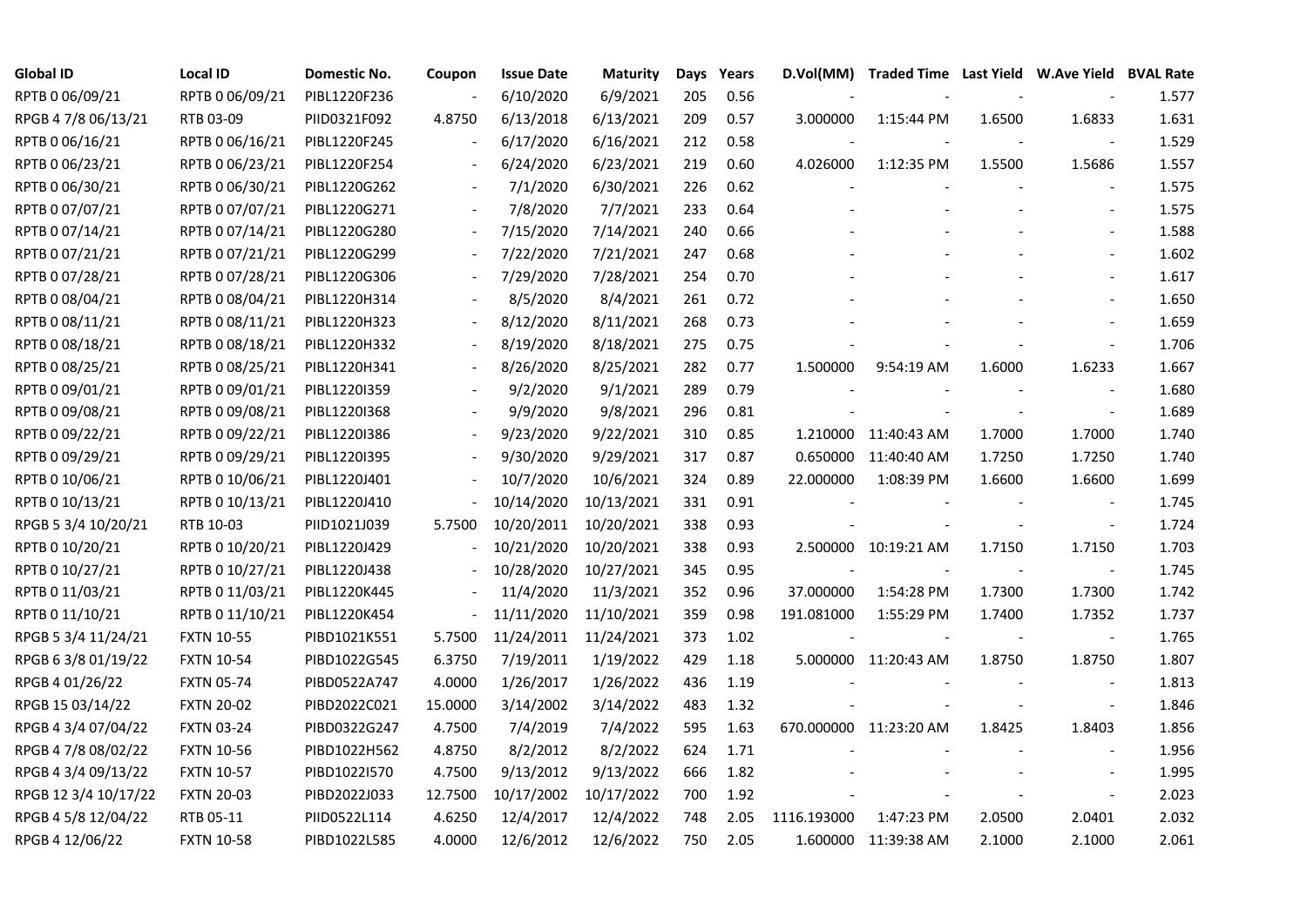| <b>Global ID</b>     | <b>Local ID</b>   | Domestic No. | Coupon  | <b>Issue Date</b> | <b>Maturity</b>  |     | Days Years | D.Vol(MM)   | Traded Time Last Yield W.Ave Yield BVAL Rate |        |                          |       |
|----------------------|-------------------|--------------|---------|-------------------|------------------|-----|------------|-------------|----------------------------------------------|--------|--------------------------|-------|
| RPGB 4 3/8 02/11/23  | RTB 03-10         | PIID0323B101 | 4.3750  | 2/11/2020         | 2/11/2023        | 817 | 2.24       | 778.350000  | 1:40:50 PM                                   | 2.0700 | 2.0570                   | 2.068 |
| RPGB 13 02/20/23     | <b>FXTN 20-04</b> | PIBD2023B048 | 13.0000 | 2/20/2003         | 2/20/2023        | 826 | 2.26       |             |                                              |        | $\overline{\phantom{a}}$ | 2.116 |
| RPGB 5 1/2 03/08/23  | <b>FXTN 05-75</b> | PIBD0523C752 | 5.5000  | 3/8/2018          | 3/8/2023         | 842 | 2.31       |             | 15.000000 10:51:31 AM                        | 2.2500 | 2.2500                   | 2.203 |
| RPGB 3 1/2 04/21/23  | <b>FXTN 07-58</b> | PIBD0723D588 | 3.5000  | 4/21/2016         | 4/21/2023        | 886 | 2.43       |             | 1.000000 11:59:21 AM                         | 2.1800 | 2.1800                   | 2.174 |
| RPGB 11 7/8 05/29/23 | <b>FXTN 20-05</b> | PIBD2023E054 | 11.8750 | 5/29/2003         | 5/29/2023        | 924 | 2.53       |             |                                              |        | $\overline{\phantom{a}}$ | 2.187 |
| RPGB 3 1/4 08/15/23  | RTB 10-04         | PIID1023H046 | 3.2500  | 8/15/2013         | 8/15/2023 1,002  |     | 2.74       | 5.525000    | 1:04:12 PM                                   | 2.3900 | 2.3908                   | 2.393 |
| RPGB 2 3/8 09/10/23  | <b>FXTN 03-25</b> | PIBD0323I252 | 2.3750  | 9/10/2020         | 9/10/2023 1,028  |     | 2.82       | 1044.270000 | 1:33:16 PM                                   | 2.2025 | 2.2018                   | 2.203 |
| RPGB 11 3/8 10/23/23 | <b>FXTN 20-06</b> | PIBD2023J068 | 11.3750 | 10/23/2003        | 10/23/2023 1,071 |     | 2.93       |             |                                              |        | $\overline{\phantom{a}}$ | 2.293 |
| RPGB 6 1/4 03/12/24  | RTB 05-12         | PIID0524C129 | 6.2500  | 3/12/2019         | 3/12/2024 1,212  |     | 3.32       | 639.450000  | 1:33:41 PM                                   | 2.3050 | 2.3050                   | 2.307 |
| RPGB 4 1/2 04/20/24  | <b>FXTN 07-59</b> | PIBD0724D595 | 4.5000  | 4/20/2017         | 4/20/2024 1,251  |     | 3.43       |             |                                              |        |                          | 2.406 |
| RPGB 12 3/8 06/03/24 | <b>FXTN 20-07</b> | PIBD2024F075 | 12.3750 | 6/3/2004          | 6/3/2024 1,295   |     | 3.55       |             |                                              |        |                          | 2.438 |
| RPGB 12 7/8 08/05/24 | <b>FXTN 20-08</b> | PIBD2024H086 | 12.8750 | 8/5/2004          | 8/5/2024 1,358   |     | 3.72       |             |                                              |        |                          | 2.478 |
| RPGB 4 1/8 08/20/24  | <b>FXTN 10-59</b> | PIBD1024H595 | 4.1250  | 8/20/2014         | 8/20/2024 1,373  |     | 3.76       |             |                                              |        | $\blacksquare$           | 2.595 |
| RPGB 4 1/4 10/17/24  | <b>FXTN 05-76</b> | PIBD0524J762 | 4.2500  | 10/17/2019        | 10/17/2024 1,431 |     | 3.92       |             | 15.000000 11:25:11 AM                        | 2.4500 | 2.4167                   | 2.452 |
| RPGB 13 3/4 11/11/24 | <b>FXTN 20-09</b> | PIBD2024K091 | 13.7500 | 11/11/2004        | 11/11/2024 1,456 |     | 3.99       |             |                                              |        | $\overline{\phantom{a}}$ | 2.508 |
| RPGB 5 3/4 04/12/25  | FXTN 07-61        | PIBD0725D618 | 5.7500  | 4/12/2018         | 4/12/2025 1,608  |     | 4.40       | 0.730000    | 9:33:18 AM                                   | 2.5500 | 2.5500                   | 2.564 |
| RPGB 12 1/8 04/14/25 | <b>FXTN 20-10</b> | PIBD2025D103 | 12.1250 | 4/14/2005         | 4/14/2025 1,610  |     | 4.41       |             |                                              |        | $\overline{\phantom{a}}$ | 2.622 |
| RPGB 2 5/8 08/12/25  | RTB 05-13         | PIID0525H130 | 2.6250  | 8/12/2020         | 8/12/2025 1,730  |     | 4.74       | 2989.075000 | 1:52:36 PM                                   | 2.7550 | 2.7463                   | 2.754 |
| RPGB 3 5/8 09/09/25  | <b>FXTN 10-60</b> | PIBD1025I608 | 3.6250  | 9/9/2015          | 9/9/2025 1,758   |     | 4.81       | 200.000000  | 1:48:10 PM                                   | 2.8500 | 2.8500                   | 2.846 |
| RPGB 12 1/8 10/20/25 | <b>FXTN 20-11</b> | PIBD2025J116 | 12.1250 | 10/20/2005        | 10/20/2025 1,799 |     | 4.93       |             |                                              |        | $\sim$                   | 2.725 |
| RPGB 18 1/4 11/29/25 | <b>FXTN 25-01</b> | PIBD2525K015 | 18.2500 | 11/29/2000        | 11/29/2025 1,839 |     | 5.04       |             |                                              |        |                          | 2.741 |
| RPGB 10 1/4 01/19/26 | <b>FXTN 20-12</b> | PIBD2026A122 | 10.2500 | 1/19/2006         | 1/19/2026 1,890  |     | 5.18       |             |                                              |        |                          | 2.759 |
| RPGB 6 1/4 02/14/26  | <b>FXTN 07-62</b> | PIBD0726B627 | 6.2500  | 2/14/2019         | 2/14/2026 1,916  |     | 5.25       | 397.000000  | 1:40:23 PM                                   | 2.8575 | 2.8419                   | 2.839 |
| RPGB 3 1/2 09/20/26  | RTB 10-05         | PIID1026I057 | 3.5000  | 9/20/2016         | 9/20/2026 2,134  |     | 5.84       | 9.000000    | 11:47:14 AM                                  | 2.9700 | 2.9700                   | 2.964 |
| RPGB 6 1/4 10/20/26  | RTB 15-01         | PIID1526J019 | 6.2500  | 10/20/2011        | 10/20/2026 2,164 |     | 5.93       | 350.000000  | 10:16:20 AM                                  | 2.9072 | 2.9072                   | 2.907 |
| RPGB 8 12/07/26      | <b>FXTN 20-13</b> | PIBD2026L139 | 8.0000  | 12/7/2006         | 12/7/2026 2,212  |     | 6.06       |             |                                              |        | $\overline{\phantom{a}}$ | 2.877 |
| RPGB 5 3/8 03/01/27  | RTB 15-02         | PIID1527C023 | 5.3750  | 3/1/2012          | 3/1/2027 2,296   |     | 6.29       |             |                                              |        | $\blacksquare$           | 2.889 |
| RPGB 4 3/4 05/04/27  | FXTN 10-61        | PIBD1027E617 | 4.7500  | 5/4/2017          | 5/4/2027 2,360   |     | 6.46       | 0.760000    | 9:34:01 AM                                   | 3.0500 | 3.0500                   | 2.902 |
| RPGB 8 5/8 09/06/27  | <b>FXTN 20-14</b> | PIBD2027I140 | 8.6250  | 9/6/2007          | 9/6/2027 2,485   |     | 6.80       |             |                                              |        | $\overline{\phantom{a}}$ | 2.932 |
| RPGB 6 1/4 03/22/28  | <b>FXTN 10-63</b> | PIBD1028C635 | 6.2500  | 3/22/2018         | 3/22/2028 2,683  |     | 7.35       |             | 25.000000 10:51:35 AM                        | 2.9300 | 2.9300                   | 2.949 |
| RPGB 9 1/2 12/04/28  | <b>FXTN 20-15</b> | PIBD2028L151 | 9.5000  | 12/4/2008         | 12/4/2028 2,940  |     | 8.05       |             |                                              |        | $\overline{\phantom{a}}$ | 2.983 |
| RPGB 6 7/8 01/10/29  | <b>FXTN 10-64</b> | PIBD1029A644 | 6.8750  | 1/10/2019         | 1/10/2029 2,977  |     | 8.15       | 55.100000   | 1:01:55 PM                                   | 2.9375 | 2.9171                   | 2.922 |
| RPGB 8 3/4 05/27/30  | <b>FXTN 20-16</b> | PIBD2030E166 | 8.7500  | 5/27/2010         | 5/27/2030 3,479  |     | 9.53       |             |                                              |        | $\overline{\phantom{a}}$ | 3.007 |
| RPGB 2 7/8 07/09/30  | <b>FXTN 10-65</b> | PIBD1030G655 | 2.8750  | 7/9/2020          | 7/9/2030 3,522   |     | 9.64       | 50.000000   | 1:44:15 PM                                   | 2.9745 | 2.9745                   | 2.973 |